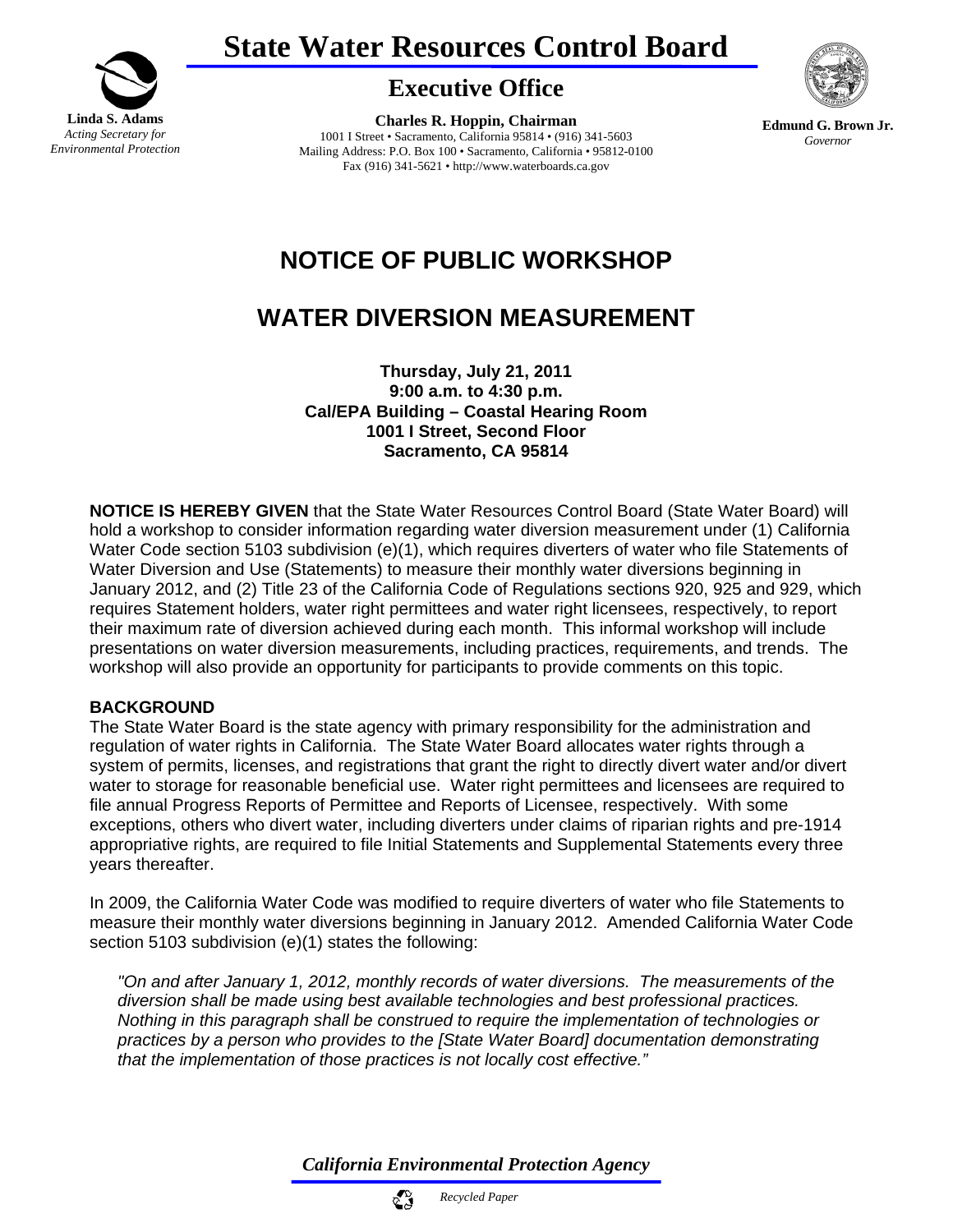Water Code Section 5100 defines key terms used in section 5103 as follows:

- *"(a) 'Best available technologies' means technologies at the highest technically practical level, using flow totaling devices and, if necessary, data loggers and telemetry.*
- *(b) 'Best professional practices' means practices attaining and maintaining the accuracy of measurement and reporting devices and methods.*
- *(c) 'Diversion' means taking water by gravity or pumping from a surface stream or subterranean stream flowing through a known and definite channel, or other body of surface water, into a canal, pipeline, or other conduit, and includes impoundment of water in a reservoir.*
- *(d) 'Person' means all persons whether natural or artificial, including the United States of America, State of California, and all political subdivisions, districts, municipalities, and public agencies."*

Water Code Section 5100 does not include a definition of "locally cost effective." However, Water Code section 10608.12(k), which addresses agricultural water conservation, defines "locally cost effective" as follows:

 *"…the present value of the local benefits of implementing an agricultural efficiency water management practice is greater than or equal to the present value of the local cost of implementing that measure."* 

In 2010, Title 23 of the California Code of Regulations section 920 subdivision (c)(3), section 925 subdivision (c)(5), and section 929 subdivision (c)(5) were amended to require Supplemental Statements of Water Diversion and Use, Progress Reports of Permittee and Reports of Licensee, respectively, to include the following information:

*"The maximum rate of diversion achieved at any time during each month of the year, if available."* 

The State Water Board developed the Electronic Water Right Information Management System (eWRIMS) to track information on water rights and claims of water rights in California. According to eWRIMS, there are approximately 42,200-recorded water rights and Statements, and 400 pending applications for water rights in California. The Division has recorded approximately 16,500 Statements, with 6,700 of those having been submitted to the Division in 2010 and 2011. In addition, the Division has recorded approximately 1,500 permits and 10,900 licenses. The total face value of the Statements submitted through 2009 is approximately 116.4 million acre-feet (MAF). The Statements submitted in 2010 and 2011 are currently being processed and, consequently, the total face value of those Statements is unknown. The total face value of permits and licenses are approximately 215.4 MAF and 98.0 MAF, respectively. The total face value of the other [1](#page-1-0)3,300 water rights is approximately 0.1 MAF.<sup>1</sup> In addition, the 400 pending applications are requesting water right permits for a total face value of 10.3 MAF.

Attachment 1 summarizes additional information related to water diversion measurement.

<span id="page-1-0"></span><sup>1</sup> The "other" water rights include Small Domestic Registrations, Livestock Stockpond Registrations, Stockpond Certificates, Groundwater Extraction Claims, Section 12 Federal Filings and 68 miscellaneous water rights.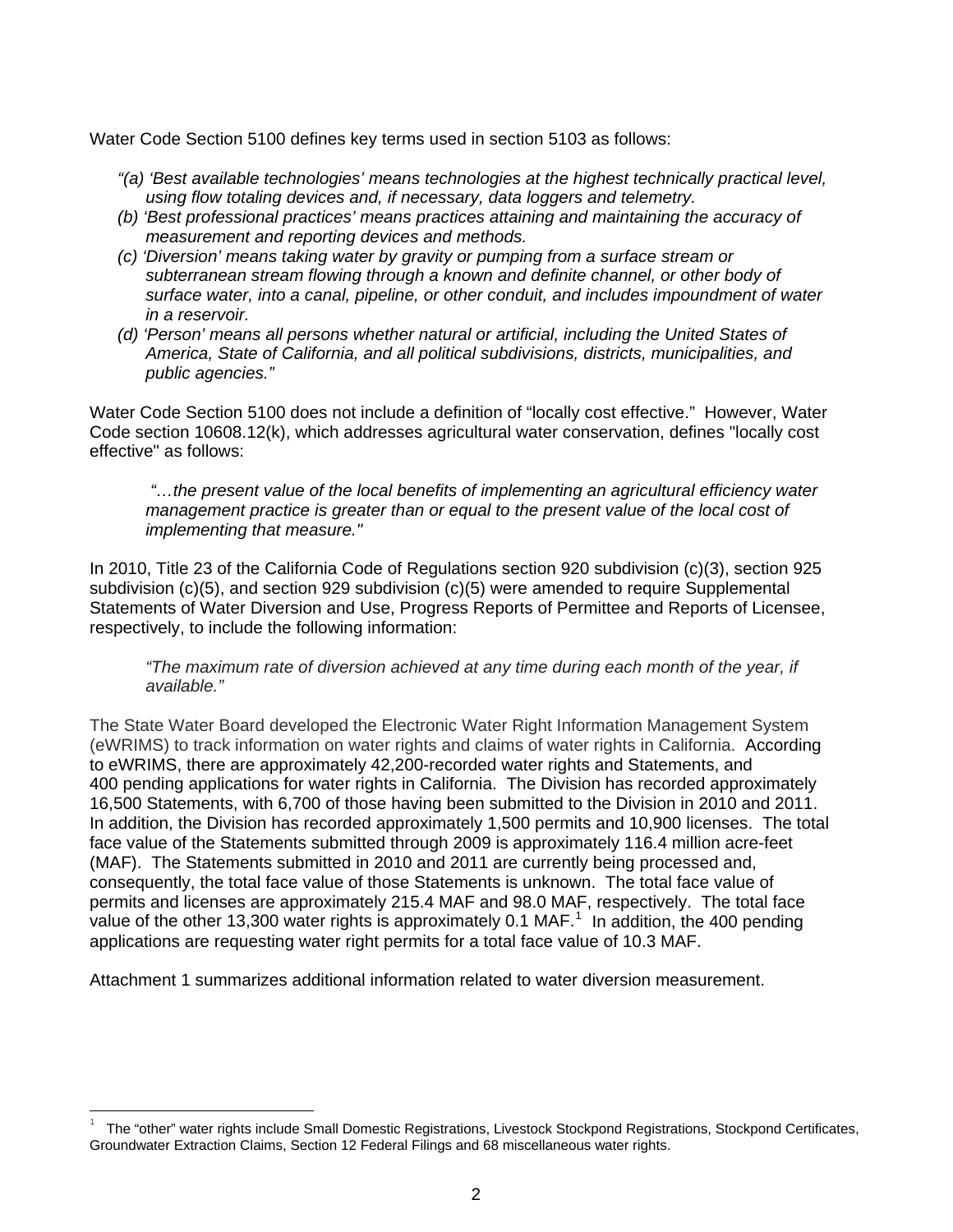#### **PROCEDURAL MATTERS**

This workshop will be informal. While a quorum of the State Water Board may be present, the State Water Board will not take formal action at this workshop. There will be no sworn testimony or crossexamination of participants, but the State Water Board and its staff may ask clarifying questions. The workshop is an opportunity for interested persons to provide input to the State Water Board. To ensure a productive and efficient workshop, oral comments may be time-limited. The State Water Board members may provide direction to staff, but no final action will be taken.

Comment letters can be submitted by email to [commentletters@waterboards.ca.gov](mailto:commentletters@waterboards.ca.gov) (if less than 15 megabytes in total size) or by fax at (916) 341-5620 with the subject **"Comment Letter – Water Measurement."** Written comments must be received by **12:00 noon on Friday, July 1, 2011**. Documents submitted electronically must be in Adobe Portable Document Format (PDF). Written comments may also be delivered via-mail or hand delivery to:

> Jeanine Townsend, Clerk to the Board State Water Resources Control Board P.O. Box 100, Sacramento, CA 95812-0100 (by mail) 1001 I Street,  $24^{th}$  Floor, Sacramento, CA 95814 (by hand delivery)

To reduce reliance on paper mailings, notices and other information distributed by the State Water Board are provided primarily by email. To receive follow-up information on this workshop, you must subscribe to the Division's "Water Measurement" email subscriptions list located on the State Water Board's website at:

[http://www.waterboards.ca.gov/resources/email\\_subscriptions/swrcb\\_subscribe.shtml.](http://www.waterboards.ca.gov/resources/email_subscriptions/swrcb_subscribe.shtml)

#### **PARKING AND ACCESSIBILITY**

For directions to the Cal/EPA Building and public parking information, please refer to the map on the Cal/EPA's website at: http://www.calepa.ca.gov/EPAbldg/location.htm. The Cal/EPA Building is accessible to persons with disabilities. Individuals who require special accommodations are requested to call Tanya Cole at (916) 341-5881, at least five (5) working days prior to the workshop. Persons with hearing or speech impairments can contact us by using the California Relay service Telecommunications Device for the Deaf (TDD). TDD is reachable only from phones equipped with a TDD Device. HEARING IMPAIRED RELAY SERVICE: TDD to voice 1-800-735-2922.

A broadcast and workshop agenda will be available via the internet and can be accessed at: <http://www.calepa.ca.gov/broadcast/>.

All visitors to the Cal/EPA Building are required to sign in and obtain a badge at the Visitor Services Center located inside the main entrance. Valid picture identification may be required. Please allow up to 15 minutes for receiving clearance.

#### **ADDITIONAL INFORMATION**

Please direct technical questions about this notice to Richard Satkowski at (916) 341-5439 or by email at: [rsatkowski@waterboards.ca.gov.](mailto:rsatkowski@waterboards.ca.gov)

June 9, 2011

Jeanne Jeunsend

Date **Date** Jeanine Townsend Clerk to the Board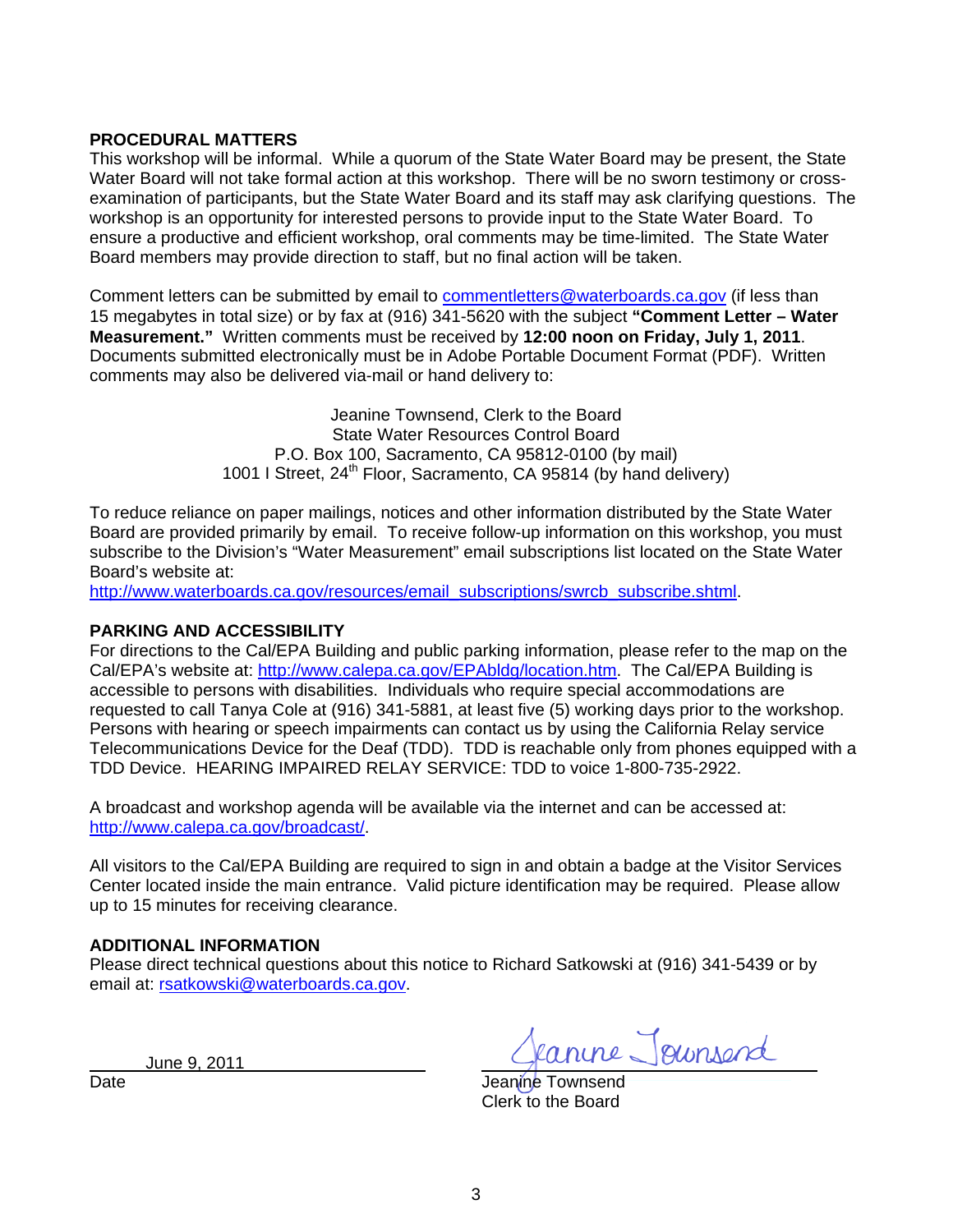### **Attachment 1**

### **Selected Water Diversion Measurement-Related Information**

#### **2003 CALFED Agricultural Water Measurement Report**

In 2003, the California Bay-Delta Authority, later known as CALFED, prepared a water measurement report titled *"Final Report of the Independent Panel on Appropriate Measurement of Agricultural Water Use."* The report represents the consensus view of six nationally recognized experts who focused on those measurement practices panelists identified as likely to — in a costeffective manner — support state and federal planning and water rights objectives, allow water users to undertake and demonstrate the effects of efficiency measures, and facilitate valid water transfers. Appendix C of the report summarized water diversion measurement in other states, including Arizona, Colorado, Idaho, Kansas, Oregon, and Washington. The report can be viewed at:

[http://calwater.ca.gov/content/Documents/meetings/WaterUseEfficiency/FinalReport\\_Sept03.pdf.](http://calwater.ca.gov/content/Documents/meetings/WaterUseEfficiency/FinalReport_Sept03.pdf)

#### **2010 State Water Board Water Monitoring and Reporting for the Northern California Coastal Streams Report**

In 2010, the State Water Board adopted a policy for water quality control titled "*Policy for Maintaining Instream Flows in Northern California Coastal Streams*." The Policy, which became effective on September 28, 2010, contains principles and guidelines for maintaining instream flows for the purposes of water right administration. The geographic scope of the policy encompasses coastal streams from the Mattole River to San Francisco and coastal streams entering northern San Pablo Bay and extends to five counties: Marin, Sonoma, and portions of Napa, Mendocino, and Humboldt Counties. Sections 10.1 through 10.3 of the report discuss the requirements for monitoring and reporting of diversion and streamflow that will be included in future water rights permits issued under the Policy. The report can be viewed at: [http://www.waterboards.ca.gov/waterrights/water\\_issues/programs/instream\\_flows/index.shtml](http://www.waterboards.ca.gov/waterrights/water_issues/programs/instream_flows/index.shtml)

#### **2011 California Department of Water Resources Development of Agricultural Water Measurement Regulations**

The Water Conservation Act of 2009 (SBx7-7) requires agricultural water suppliers to (1) implement efficient water management practices and (2) measure the volume of water delivered to customers with sufficient accuracy. Agricultural water supplies must report the aggregated farm‐gate deliveries, which is defined as the total deliveries to individual customers, to the Department of Water Resources (Department) and to adopt a pricing structure for water customers based in part on quantity delivered. The Department is required to adopt regulations that provide for a range of options that agricultural water suppliers may use to implement or comply with these requirements. (WC section 10608.48) On May 18, 2011, the California Water Commission (Commission) met to discuss the approval of agricultural water measurement regulations developed under SBx7-7. The Commission will meet again on June 15, 2011 to consider approval of the regulations. For more information, see: <http://www.water.ca.gov/wateruseefficiency/sb7/>.